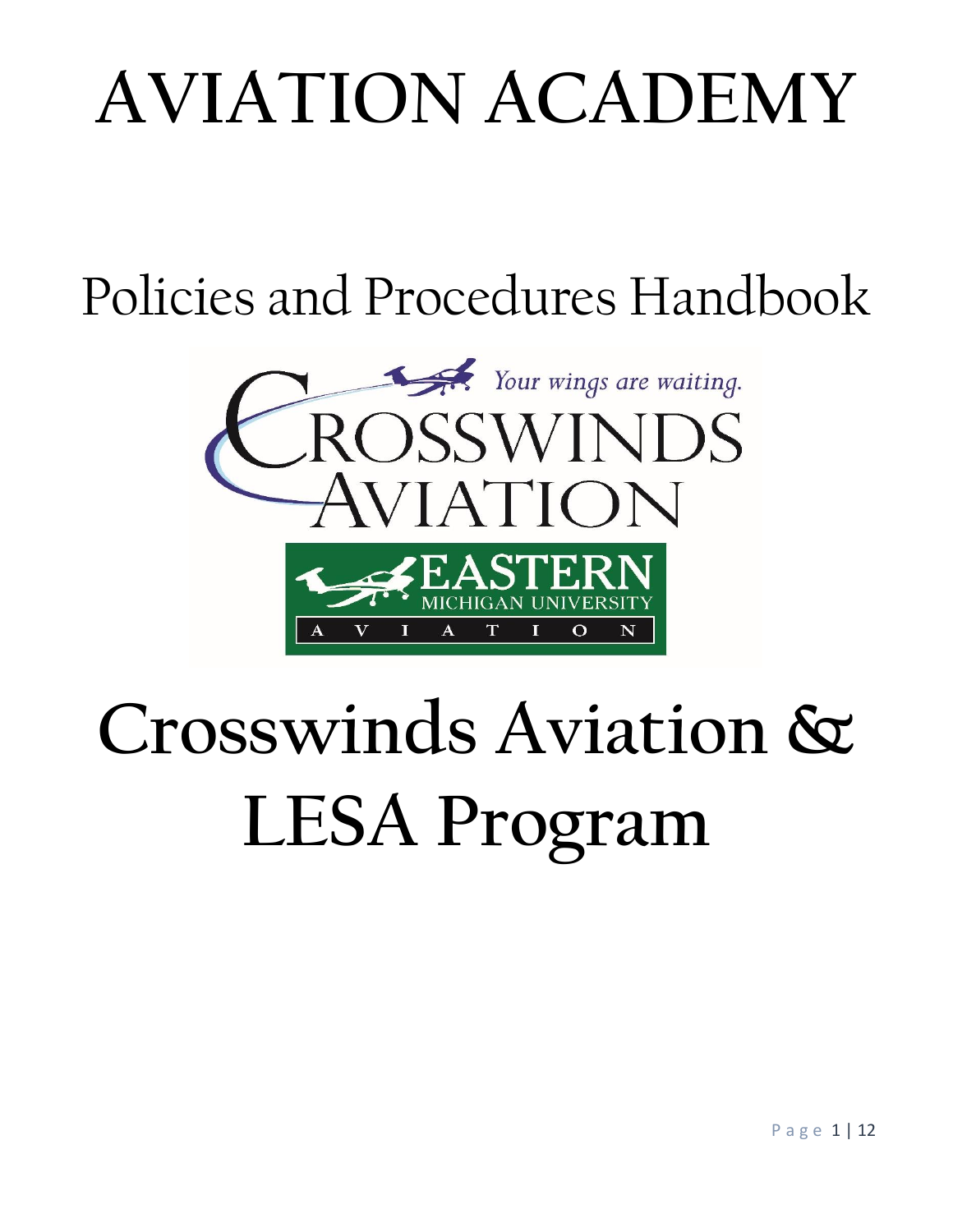### **TABLE OF CONTENTS**

|                                                   | $\overline{4}$ |
|---------------------------------------------------|----------------|
|                                                   | $5 - 7$        |
| Age of Majority                                   |                |
| Cell phones                                       |                |
| Supplied Equipment                                |                |
| College Credit Opportunities                      |                |
| Courtesy to Visitors/Staff/Business Customers/Etc |                |
| Laptops/Tablets                                   |                |
| <b>Emergency Contact Information</b>              |                |
| Field Trips and Guest Speakers                    |                |
| Food and Beverages                                |                |
| School Closings                                   |                |
| Student Valuables                                 |                |
| <b>Crosswind Aviation Facilities</b>              |                |
| Early Dismissal                                   |                |
| Flight Lessons during Class                       |                |
|                                                   | $7 - 8$        |
| Grading Schedule & Tracking                       |                |
| Grading Scale                                     |                |
| Grade Requirements                                |                |
| Credit Earning                                    |                |
| Exams                                             |                |
|                                                   | 8              |
| Absences                                          |                |
| Make-up Work                                      |                |
|                                                   | $9-10$         |
| Assignments                                       |                |
| Projects                                          |                |
| Discipline                                        |                |
| General                                           |                |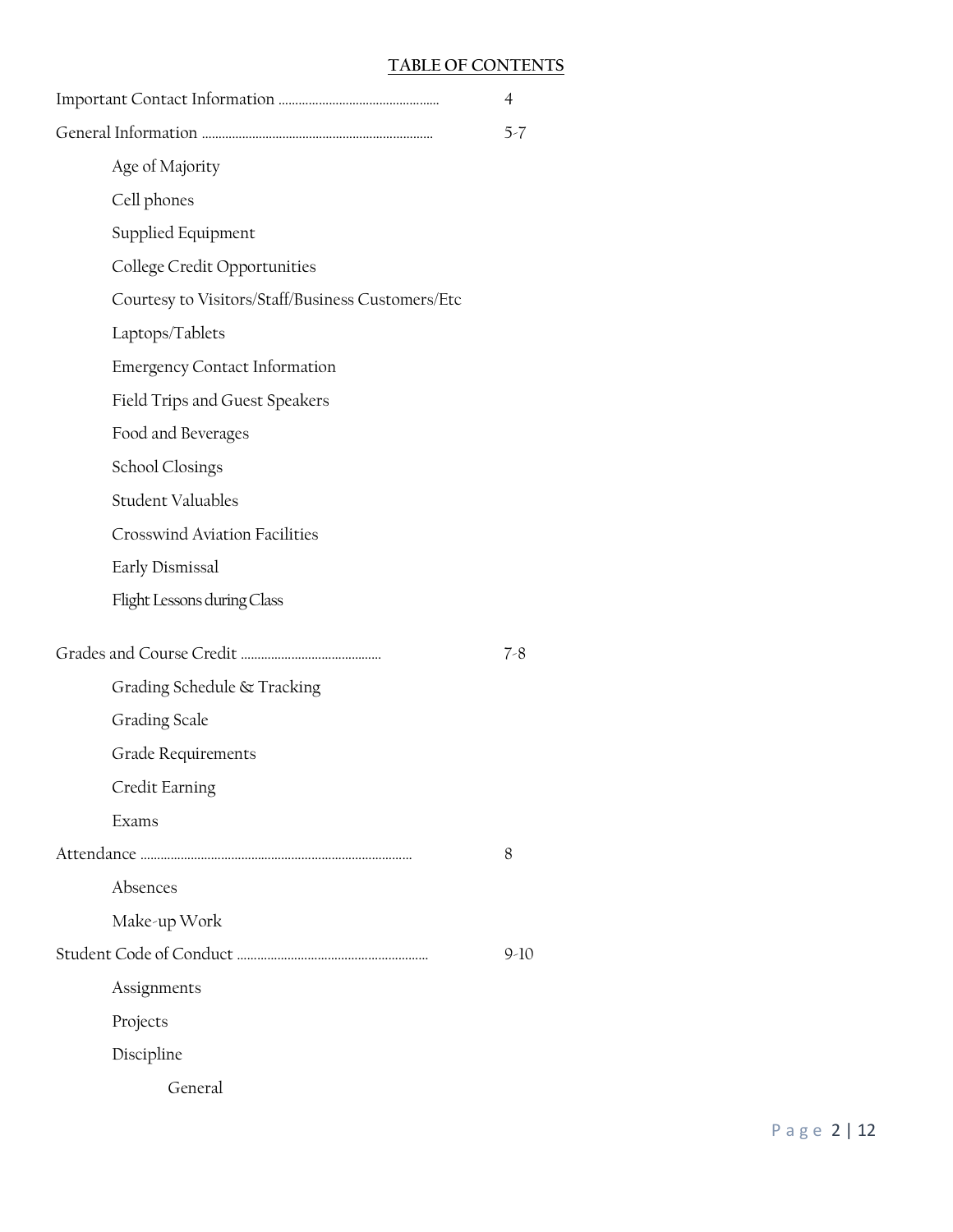Assault Cheating Computer misuse Bullying, Intimidation, Harassment Insubordination and Defiance of Authority Safety Return to Home School Dress Code Transportation/ Driving Policy Crosswinds Aviation Core Values …………………….. 11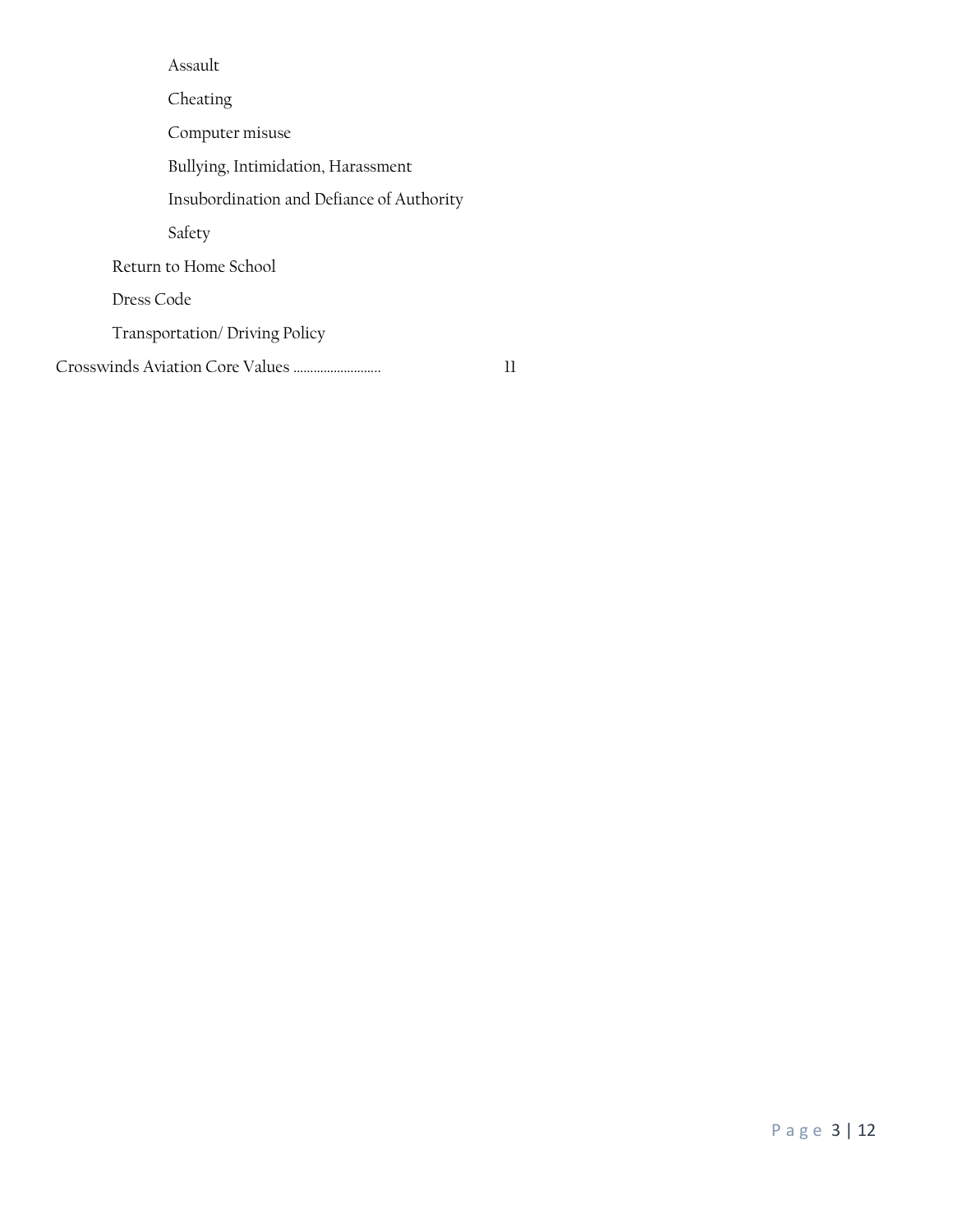#### **CONTACT INFORMATION**

| <b>Livingston Educational Service Agency</b>       | 517-546-5550                    |
|----------------------------------------------------|---------------------------------|
| Livingston Applied Technology Education Consortium |                                 |
| Main Office                                        | 517-540-6831                    |
|                                                    |                                 |
|                                                    |                                 |
| Crosswinds Aviation                                |                                 |
| Matt Dahline                                       | 517-672-1099                    |
|                                                    | matt@crosswindsaviation.com     |
| Andrea Dahline                                     | 517-410-4184                    |
|                                                    | andrea@crosswindsaviation.com   |
|                                                    |                                 |
| Julie Liberti - Instructor                         | 517-896-5066                    |
|                                                    | jliberti@crosswindsaviation.com |

## **Classroom Location & Address**

Crosswinds Aviation Livingston County Spencer J. Hardy Airport 3808 W. Grand River Ave. Howell, Michigan 48855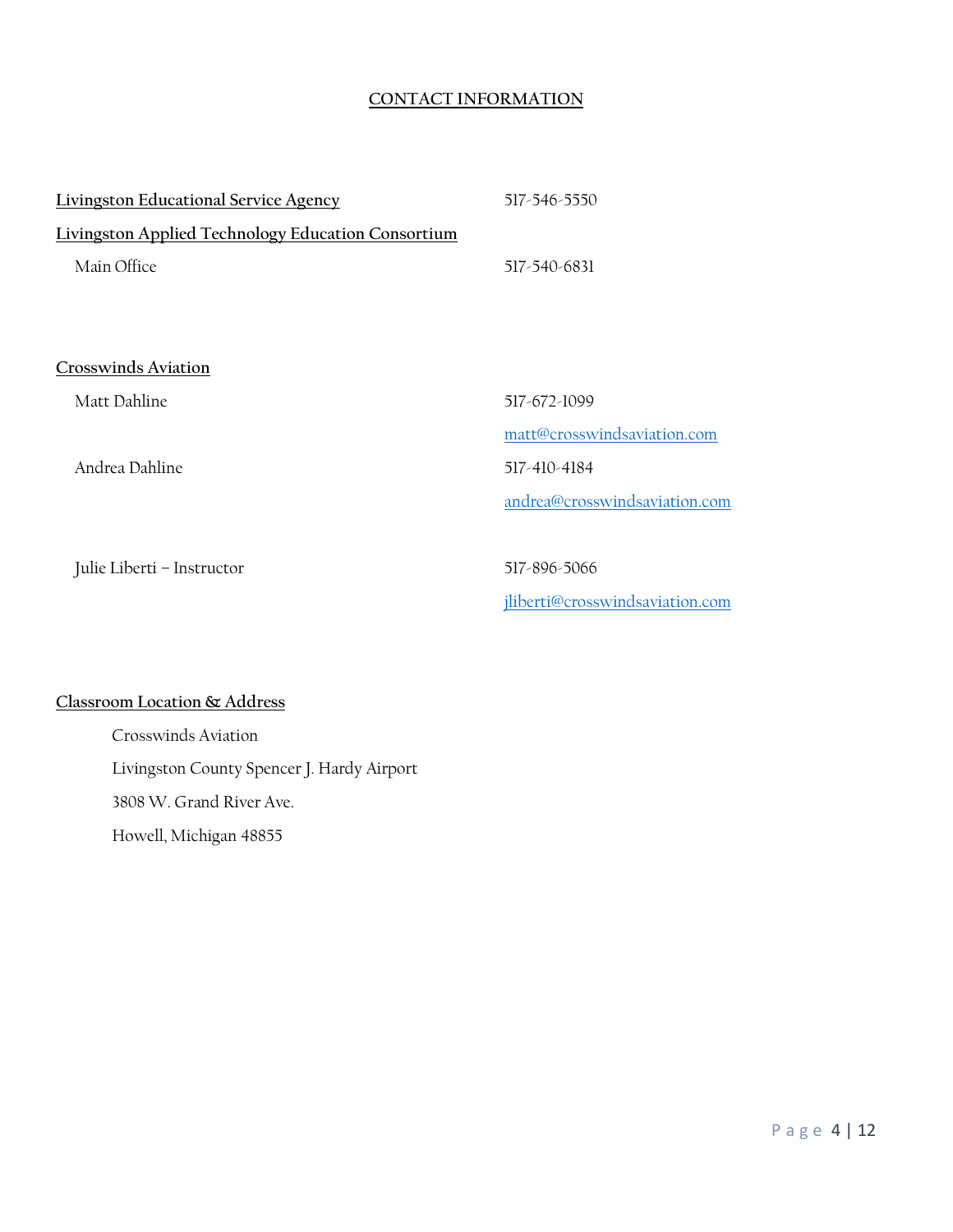#### **GENERAL INFORMATION**

**Emergency Contact Information:** An emergency contact information sheet is to be completed and returned to class by the end of the 1<sup>st</sup> week of school. In an emergency situation, 911 will be called first if it appears necessary and then as noted on the contact sheet.

**Age of Majority:** For students who are or will turn 18 during the school year: Parental consent will still be required for permission slips, acceptance of policies & procedures, be contacted for disciplinary/attendance/grade information, or any other contact as requested or required by either Crosswinds Aviation or the Academy Instructor. Both are responsible for students while attending classes or any activity scheduled for the Academy. This rule will not apply if the student does not reside with a parent(s) or legal guardian.

**Courtesy to Visitors/Staff/Business Customers:** It is expected that every person at Crosswinds Aviation be treated with courtesy and respect. Crosswinds Aviation is a place of business with many flight instructors, business owners, community leaders, clients, customers, and FAA officials visiting. It is expected students will conduct themselves in a business professional manner at all times while on the premises including but not limited to language, noise levels, common courtesy, helpful assistance to anyone in need, music levels in vehicles, squealing tires, etc. Not doing so will be handled as determined necessary by those witnessing or reporting the behavior to the instructor of employee.

**Cell Phones:** Cell phone usage (social media sites, phone calls, text messages, taking photos, YouTube, internet, etc.) is not allowed during class time unless expressly stated by the Instructor for the purpose of a class activity that requires all students have access to an internet connection. Phones must not be visible or on your person during class time. Acceptable storage locations would be backpacks, purses, satchels, etc. Coat pockets, pant pockets, jacket pockets, etc., are not acceptable locations. Repeated warnings may result in loss of allowing the phone in the classroom for the remainder of the year. During field trips, phones are allowed on the bus in any capacity and for taking photographs if it is allowed at the business we are visiting. Those photos may only be shared when students have returned to the bus. Social media sites, texting, emailing, etc. are not allowed while on the field trip business property.

**Supplied Equipment:** Personal planners will be supplied for the class and the use of the planners to keep track of due dates for the class is mandatory. All materials supplied to the student are to be maintained in good condition for the school year. Textbooks, an E6B Flight Computer, and Navigation Plotter are the 3 materials that are returned at the end of the year. If damage has occurred to any of these items, it will be the responsibility of the student and/or parent to pay for the replacement cost of the item. The FAR/AIM will need to be used the entire year but are the property of the student upon class completion at the end of the school year. Students also receive the Airman Knowledge Testing Supplement for Sport Pilot, Recreational Pilot, and Private Pilot book that is NOT to be wrote in throughout the year. This book is used often in class but is also used during exams. It is part of the books that you may keep, but if it is wrote in, you may not use it during the exams; then only access to required figures for exams will be what is supplied in the online testing program. No paper copy will be available for you to use. Students are also supplied with a 2-year subscription to the online testing website program. Parents should request the username and password for your student to be able to check their progress and study time throughout the year. NOTE: No textbooks or supplies are to be left in the classroom unless a particular space has been designated for any particular item.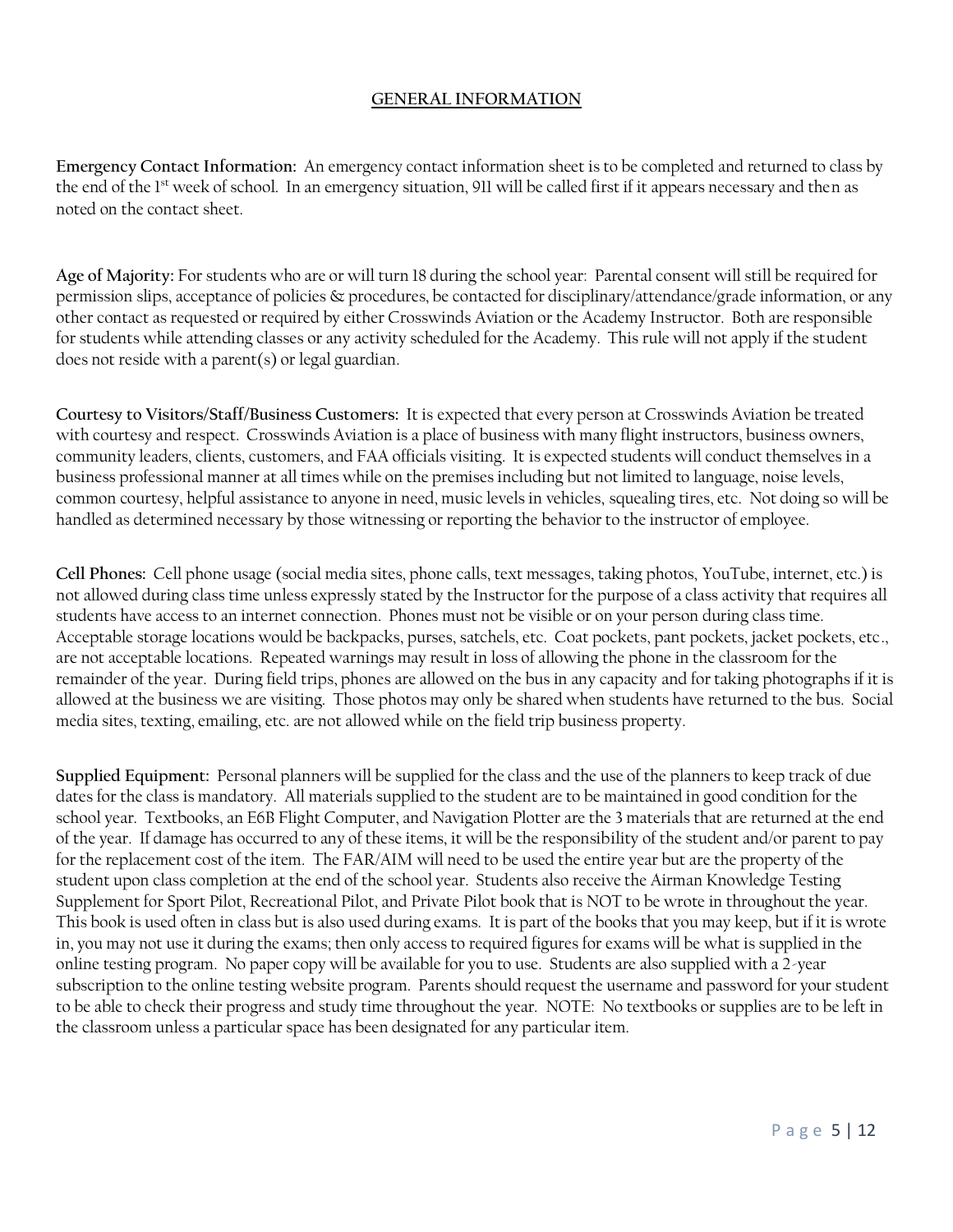## **College Credit Opportunities:**

Eastern Michigan University gives transfer credit to students that pass the FAA Private Pilot Written Exam (3 credits) and if they compete their written exam plus their FAA Private Pilot License with Crosswinds Aviation they receive a total of 9 transfer credits.

LESA/Howell Public Schools has an articulation agreement with Northwestern Michigan College (NMC) in Traverse City, Michigan. Completion of the Aviation Academy earns the student attending NMC 5 (five) credits. A student who completes the required Federal Aviation Administration (FAA) pilot training and passes the Private Pilot Practical Test can earn an additional 5 (five) credits. You may contact NMC for additional information about their program. A class visit with NMC explaining this information in more detail will take place before the end of December.

**Laptops/Tablets:** ChromeBooks will be supplied in class and used in class. Outside laptops and tablets are not needed. Students may use the ChromeBook as a tool towards completing assignments, taking notes, and for specific tasks that require internet access as stated by the Instructor. No website that is not required for class is allowed including but not limited to social media sites, YouTube, games or gaming sites, etc. It is also expected that students will not be working on assignments for other classes during normal Academy hours. Students will be given 2 warnings before official action will be taken. Please see the Discipline – General section for official action details.

**Field Trips and Guest Speakers:** Numerous guest speakers will be coming to our classroom to share information with students; college flight schools, aviation mechanic schools, airline pilots, corporate pilots, prior students, etc. All guests will be treated with the same courtesy and respect as outlined in the **Courtesy to Visitors/Staff/Business Customers** section. Parents are welcome to attend any of these days. It can be a great way to hear about the options available within the Aviation Industry. Field trips occur regularly throughout the school year. A few are during normal class hours, some may be in the morning, while many are for the full school day or longer. Transportation will range from private vehicles to a school bus provided by the Ingham ISD Wilson Talent Center Aviation Academy program that I also teach. Chaperones will be needed for most of our excursions. If not, enough volunteers are available, the trip will be cancelled. Full details for each trip will come by email including the cost, if any, associated with it. Chaperone cost will vary depending on how many attends but is usually discounted or free by the vendor. Appropriate behavior is expected for field trips just as it is in our classroom. Business Casual attire and close toed shoes are required for days with scheduled speakers and field trips. For examples of "business casual" you can look here: [https://www.thebalance.com/business](https://www.thebalance.com/business-casual-dress-code-4051117)[casual-dress-code-4051117](https://www.thebalance.com/business-casual-dress-code-4051117) If a student does not meet this standard, you may not be allowed to attend the trip.

**Food and Beverages:** Food and drink may be brought into the classroom. All items must be taken with student or disposed of after class in proper receptacles. If the classroom is left a mess after dismissal, this privilege may be revoked at any time throughout the year. The philosophy used is "leave a place better than you found it."

**School Closings:** The Aviation Academy follows the Howell School District for any weather-related closings. We follow the Howell High School calendar for our yearly schedule including half days and the last day of the year. Please note; this is a senior level class and the last day will be the day before senior last day in mid/late May.

**Student Valuables:** The Aviation Academy does not have lockers or personal space for students to store items. It is advised that any item of value not be brought to class or on field trips. LESA/LATEC, Crosswinds Aviation, and/or the Instructor are not responsible for any lost and/or stolen items.

**Crosswinds Aviation Facilities:** The Crosswinds Aviation classroom is used for a number of purposes. It is expected that it will be kept clean and treated in a professional manner. All students will pick up their area prior to leaving for the day. This is a place of business; behavior needs to be professional. Students will be walking around various types of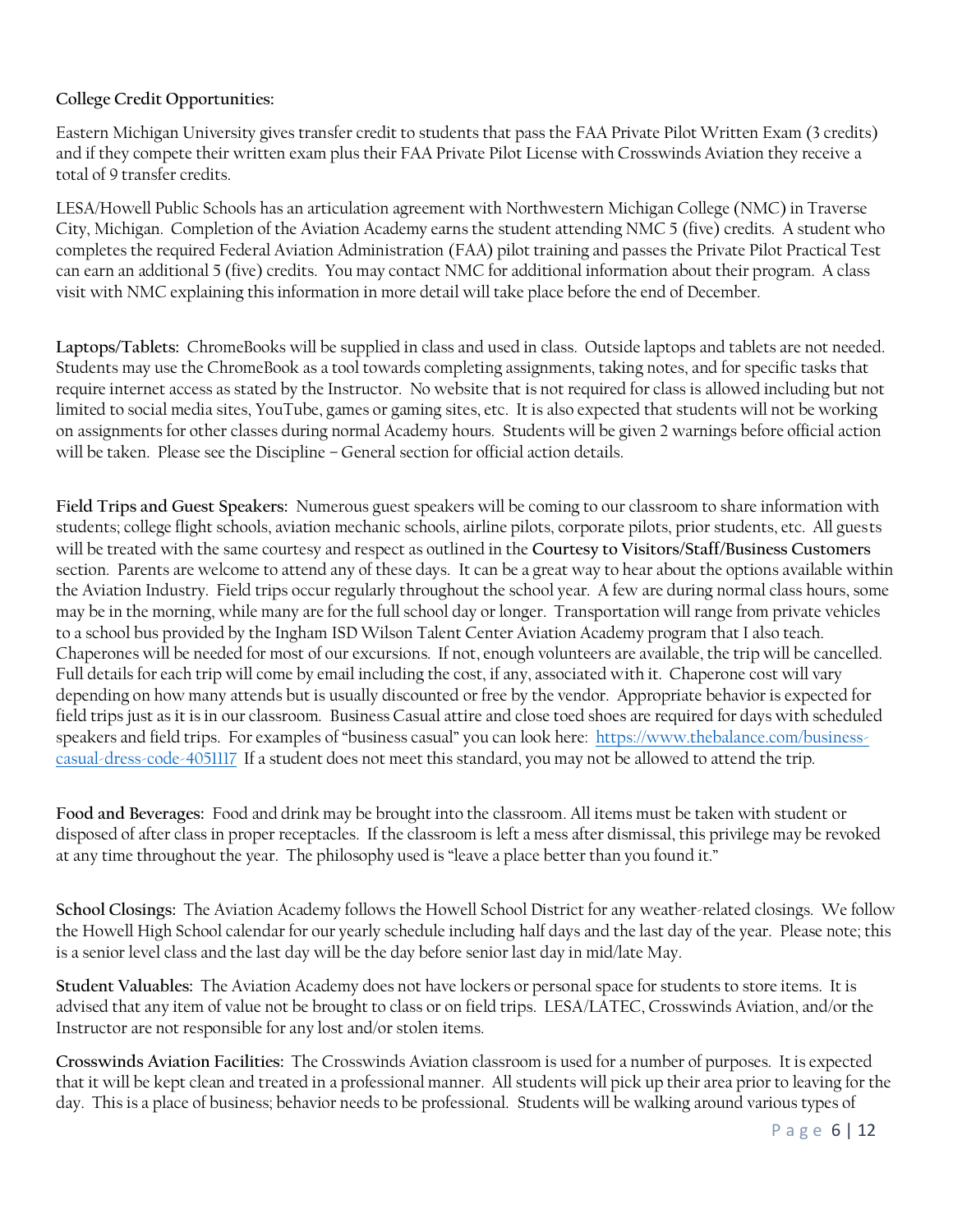equipment and aircraft. It will be imperative to be extremely cautious when doing so. No one is to touch any aircraft unless you have been given permission to do so since not all aircraft in the facility are operated by Crosswinds Aviation. If in doubt whether you should or shouldn't…don't! NOTE: DESPITE BEING OFF YOUR HOME DISTRICT SCHOOL CAMPUS, THIS IS STILL A CLASSROOM AND IS AN EXTENSION OF YOUR SCHOOL. THIS IS NOT A GYMNASIUM OR ROMPER ROOM.

**Early Dismissal from Class:** If you need to leave before the end of normal class time it is expected that prior notice will have been given to the instructor unless it is a last-minute appointment (such as a medical appointment or unexpected school meeting). A note from a parent, coach, counselor, or school will be required in order to leave early. It is the responsibility of the student to know what will be missed in class and make sure any assignment that is due is turned in. Leaving class within the first 40 minutes will count as an absence.

**Flight Lessons During Class:** The Private Pilot Ground School is just as important as a flight lesson. The information covered in this class is the basis for flying. If you miss class time, you are missing valuable and required material. It is expected that students will schedule their flying lessons either before or after normal class hours. Exceptions can be made IF the following criteria are met: the student's grade is 85% or higher, they have turned in a note from a parent in advance, and it does not occur more than once a week.

#### **GRADES/WORK HABITS/COURSE CREDIT**

**Grading Schedule and Grade Tracking:** Since we are located in the Howell district, they allow me to use their grading entry system, PowerSchool. Any Howell student enrolled in the Aviation Academy will have full access to their grades and attendance record. Brighton, Hartland, Pinckney, Fowlerville, and out of district students will not be able to freely see grades and attendance records. To help keep students and parents informed, grade reports will be printed every 4-6 weeks and personally handed to all students (even Howell students). If any student has a grade below 70%, the report will also be sent to parents/guardians by email. Howell PowerSchool is set up by 4 quarters and reports will be published within those time frames. Parents, if you routinely want to see your student's grades, make sure to ask your child to share the grade reports when they get them.

#### **Grading Scale & Weights:**

Grades will be given on the following scale:

| 93-100% |    | 73-76%      |                |
|---------|----|-------------|----------------|
| 90-92%  |    | 70-72%      |                |
| 87-89%  | В+ | 67-69%      | $\mathsf{D}^+$ |
| 83-86%  |    | $63 - 66\%$ |                |
| 80-82%  |    | $60 - 62\%$ |                |
| 77-79%  |    | 59%-0%      |                |

| Assignments & Projects: | 55% |
|-------------------------|-----|
| All Exams:              | 45% |

**Grade Requirements:** It is expected a student will maintain a **70% or higher grade**. If at the end of semester one, the grade has fallen below a 70%, the student will be asked to drop from the Aviation Academy program to return to the home district for a full day schedule.

To earn a required FAA endorsement to take the FAA Private Pilot Knowledge Exam from the Aviation Academy Instructor, a student will need to maintain an 80% or higher grade for each semester plus have an 80% or higher grade on the yearend final exam.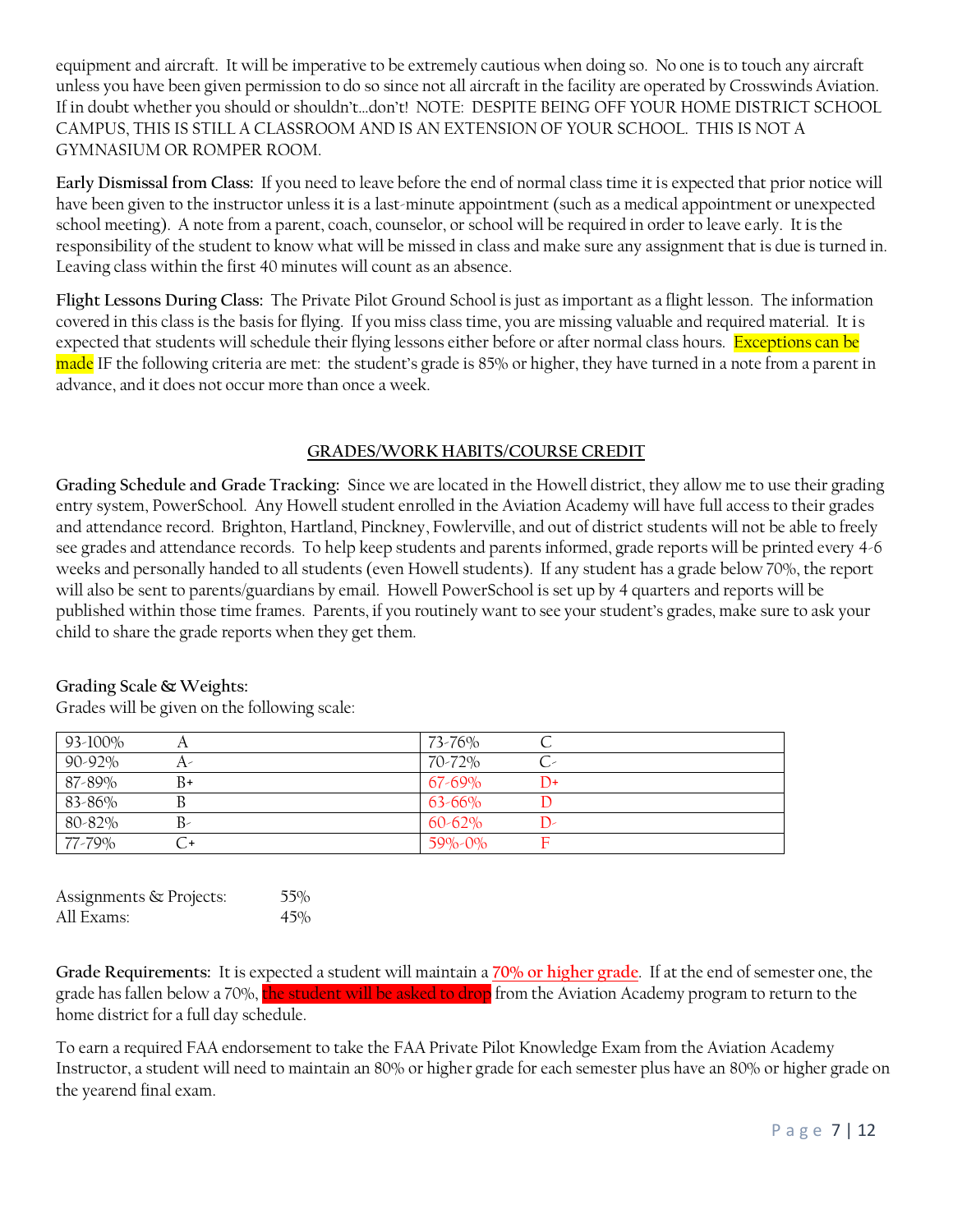**Course Credits:** High school credits will be awarded to students by the home districts. If there are questions you have about what your child is earning, you will need to address those with the counseling office. College credits may be earned also. LATEC and Crosswinds Aviation in conjunction with Northwestern Michigan College (NMC) have a signed articulation agreement. Completion of the Aviation Academy will allow you to earn 5 credits at NMC. In addition, if you take flying lessons at Crosswinds Aviation and earn the FAA Private Pilot License you can earn an additional 5 credits at NMC. More information on this will be reviewed when NMC visits the Aviation Academy for a presentation. The cost and time savings are significant.

**Exams:** Each student will have an online testing program purchased for them to take all exams for our class. ASA Prepware is also an excellent study tool loaded with resources. This system can be accessed anywhere WiFi is available on any applicable device. The ASA Prepware access is good for 2 years from the date of activation. Parents...you should ask to see your students study history, ask questions, encourage them to use it often and consistently. Not practicing the exam questions will most likely result in poor exam grades. Exams will be taken on the classroom Chromebooks provided for each student. Every exam will have a 2.5-hour time limit as per Federal Aviation Administration standards. This time frame is longer than our normal class schedule of 1.5 hours. Students will need to plan for the possibility of staying past the normal class end time if they have not completed the exam by then. The majority of them can be completed during regular school hours.

#### **ATTENDANCE**

**Absences: Each student can be absent up to 8 (eight) times per semester.** This includes ALL absences from class unless it is for end of semester exams or a field trip for another class at the home district. Excused and unexcused are counted equally. Exceeding 8 absences will typically result in a conversation with the student regardless of grades with the possibility of having to make up classroom hours missed at their home district schools. If the absences appear to be affecting the grade, an email or phone call may be made to parent(s)/guardian. All absence notes can be emailed to the instructor stating the reason. If there are extenuating circumstances that will cause a lengthy absence (more than 2 consecutive days), please call the instructor to make arrangements for class assignments, material covered, and to discuss a plan of action.

Parents and students will need to carefully consider how many absences will be needed for extracurricular activities at the home district, how many might need to be saved for illness, bad road conditions, doctor & dentist appointments, college visits, etc and plan accordingly. Due to the fast pace and complexity of the course material, missing class is often detrimental to comprehension, grades, and catching up with the rest of the class. Making this class a top priority will greatly improve grades.

**Make-up Work: If a student misses assignments due to an absence, it is their responsibility to find out what they missed and ask any questions they may have about the assignment.** Note: The instructor will not remind you to turn them in. (You will need to include "Absent Make-up Assignment" on your paper below your name.) You will have 2 days after returning to class to complete EACH assignment missed. If a student is absent on an exam day, they will take the exam on the day they return. If there has been a lengthy absence due to illness, the make-up exam day will be arranged on a case by case basis.

#### **STUDENT CODE OF CONDUCT**

This program maintains a professional and positive business-like atmosphere for students, visitors, and staff while providing a safe and supportive learning environment. This requires appropriate behavior on the part of students, and that students respond positively to reasonable requests to correct behavior. It is necessary that students always maintain self-respect, respect for others, respect for Crosswinds Aviation's business, and appropriate behavior that allows everyone an equal opportunity to learn. Behavior which disturbs the learning environment or business atmosphere of the classroom and/or Crosswinds Aviation is not acceptable. The instructor and business staff will employ appropriate consequences for unacceptable student conduct while on property, during field trips, and on a school bus.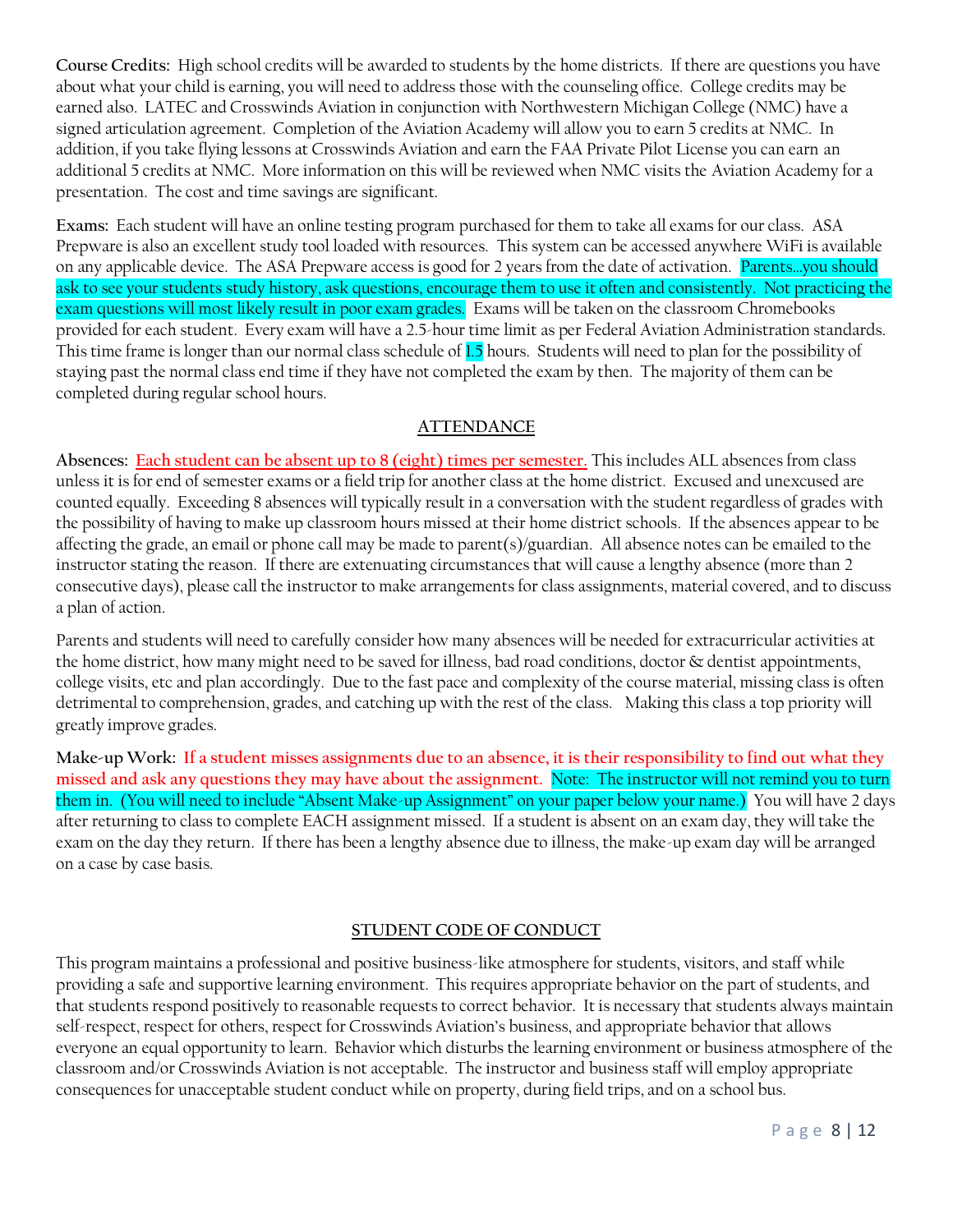**Assignments:** Assignments and due dates will be noted daily for the class. It is up to a student to check it as soon as they arrive. It will also include upcoming events, field trips, and guest speakers. It is required students use planners provided. Making notes each class day will help with organization of assignments, projects, exam dates, and events. Unless a student has asked for an extension of a due date for any assignment/project BEFORE the end of the class day on which it is due, no late work will be accepted and results in a zero grade. Most requests will be granted as long as this policy is not taken advantage of or it is not near a grade report deadline set by school district calendars.

**Projects:** Projects are assigned throughout the year. Some will be working in pairs while others will be in groups. Most of the projects will require use of computers. It is helpful if students have laptops to bring them to class. Typically, it is helpful to use Google Docs so each student can have access to the project outside of class. Some projects will have 2 parts for grading; a group part and an individual part. They may also include a presentation. Projects will not be granted due date extensions except in extenuating circumstances such as extended illness or family emergencies.

#### **DISCIPLINE**

**General:** All discipline will be handled on a case by case basis. It may include an immediate comment, asking a student to leave the classroom to return to their home district, or require a discussion once class is dismissed. It will be expected a student will make every effort to correct the problem and/or decide to make behavior changes to not have it transpire again. If the instructor or any Crosswinds employee has an issue they feel is egregious or a repeat issue, either a phone call or email will be sent to parent(s)/guardian to discuss the problem and make plans for corrective action.

**Cheating:** Representing someone else's work as one's own or giving a signature or using someone else's initials is unethical and, in some cases, illegal. (The FAA has extremely stringent repercussions for cheating on exams.) Occurrences will result in loss of credit for work and possible suspension. NOTE: Using online websites during "open book" tests or exams will be considered cheating. Example: Quizlet

**Computer Misuse:** Students are not to misuse school computer equipment. Appropriate use of school computers is only using the websites for the activity assigned. Examples of Aviation Academy sites: ASA Prepware, FAA website, AOPA website, EAA website, Sporty's Private Pilot Video Course website, DUATS, aviation weather sites, and any site required to complete a project as required.

**Bullying, Intimidation & Harassment:** Bullying, intimidation, and harassment are not acceptable in any form and will not be tolerated in the classroom or any school related activity. Disciplinary action will be taken for any verbal, physical, or visual conduct that is considered bullying, intimidating, or harassment by any student, instructor, staff, or customer of Crosswinds Aviation. An offensive educational environment will not be tolerated in any way. Violations may result in an immediate phone call to parent(s)/guardian, notification to the home school district, and removal from the classroom.  $2^{\rm nd}$ violations may result in a class suspension.

**Insubordination and Defiance of Authority:** Students are to obey the reasonable request of any instructor or staff member on Crosswinds Aviation property and are to treat them with respect. This includes but is not limited to being rude, obscene language or gestures, disregarding a request, and disparaging remarks about Crosswinds staff and/or customers.

**Safety in hangars:** Students will need to exercise extreme caution when in any aircraft hangar. It requires a watchful eye and being cognizant of mechanics or pilots working with an aircraft. There are numerous items that can be tripped over or walked in to that will cause damage to craft or person. Walking through the Crosswinds Aviation hangar or any hangar when on a field trip, will require that students not touch any aircraft they have not been given permission for. Not all of the aircraft in the hangar at our classroom are owned/operated by Crosswinds. Running, throwing items, wrestling, jumping, chasing, etc. will not be tolerated. Replacement of damaged items will be expected by the perpetrators.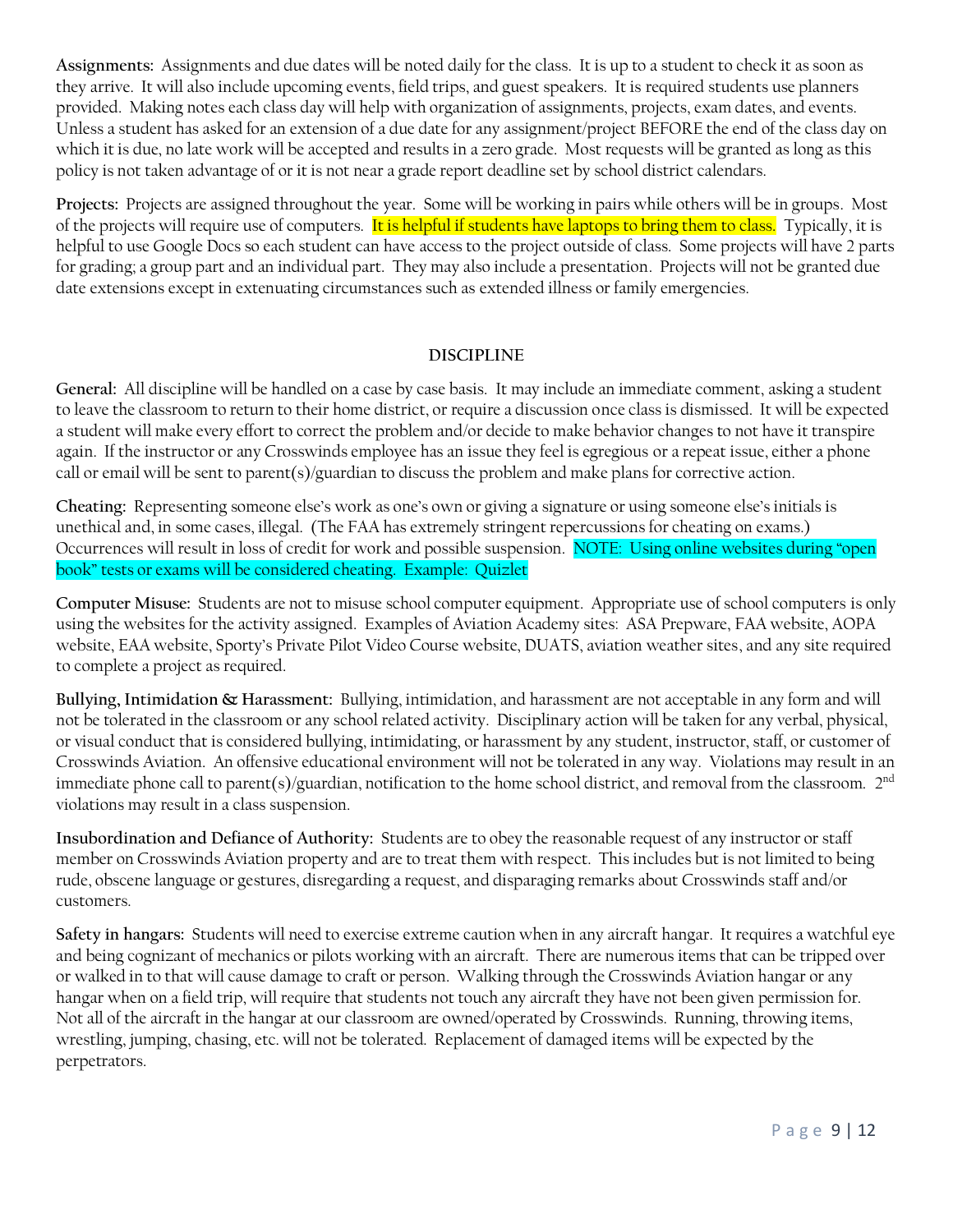#### **RETURN TO HOME SCHOOL**

Every effort will be made to support all students attending the LATEC Aviation Academy and ensure they complete the course. Our staff provide students with a caring environment to learn skills and the embedded academics to succeed in college and careers. Occasionally, students who do not meet academic requirements and/or repeatedly violate the Student Code of Conduct as outlined in various sections of this handbook, may be sent back to his/her home school.

#### **DRESS CODE**

**In Class:** The Aviation Academy will follow the same dress code as local school districts. A reasonable cleanliness of person and of wearing apparel, as well as decent coverage of the body is always expected. Shoes must be worn at all times. Clothing with references to alcohol, drugs, tobacco, or gangs is prohibited. Writing on clothing cannot contain objectionable phrases, words or pictures. Shorts and skirts must be at a length at least in line with finger tips when arms are straight down. A student wearing inappropriate clothing could be sent home and marked absent for the day.

**Field Trips and Guest Speaker Visits:** The Aviation Academy has adopted a business casual dress code for guest speaker visits and all field trips. For examples of business casual dress please visit this link: <https://www.thebalance.com/business-casual-dress-code-4051117>

#### **TRANSPORTATION**

**Driving Policy:** Crosswinds Aviation is a company that has a lot of traffic. Students driving to the Aviation Academy shall always drive in a lawful, courteous and professional manner. Squealing of tires, racing at faster than safe speeds into or out of the parking lot, listening to loud music in the vehicle, etc. will not be tolerated. With parking spaces and spacing at a premium, it may require that students carpool from another airport parking lot. This will be discussed at orientation and on the 1<sup>st</sup> day of classes. It is expected that all students will comply with the driving/carpooling schedule created. If anyone fails to follow this policy, you may be denied parking rights for the remainder of the school year.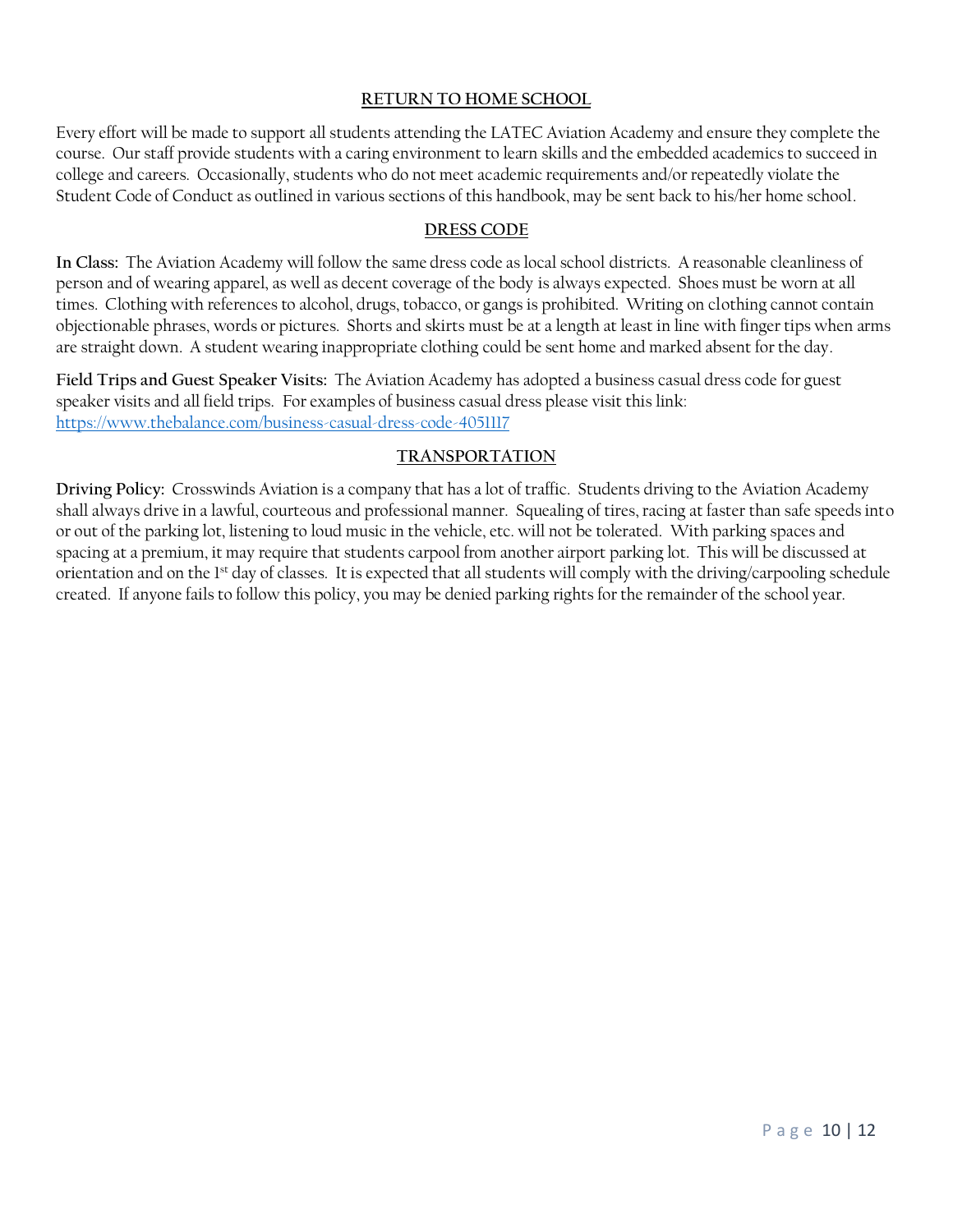# Crosswinds Aviation Core Values

At the heart of any business's success or failure are the core values that all employees hold in every action, decision, or interaction with each other and customers while working in that business.

At Crosswinds Aviation we believe that the following core values are not only what sets us apart from our competitors, but also what attracts and keeps people involved in aviation. These are not tasks or items to check off a list. Our core values are the way we interact with our each other as employees, our families and our clients. They are what we make our daily decisions on and what action to be in. They are what bring us together as a single unit which makes a great offer to people who want to be involved in aviation. Consistent Core values within all of us is not a nice to have, it is a requirement to work here. We hire, review performance, and fire based on them.

# **Authentic**

More than just telling the truth or not lying, being authentic is having the words you speak be consistent with any other conversations in your head. We have all been around people who say things, then later we find out the truth didn't really match what was portrayed. This leads to distrust and a breakdown coordination over time. It is fundamentally imperative that for the success of Crosswinds Aviation, we are always genuine and truthful in what we say. Not because it's "good", but because it strengthens trust and relationships between each other and with our clients.

# **Genuinely Caring for Others**

We are in business to make money. Everybody knows that. But we are people, our clients are people, and we all have challenges, frustrations, aspirations and goals. We are making money in this business in order to take care of those things we care about for ourselves and our families. Our clients are taking care of their concerns by taking advantage of what we have to offer. By understanding this, and genuinely caring about each other's stories, we can build strong bonds between all of us that are positive for everyone. This is not about making money for us; it is about taking care of our family, and taking care of other people at the same time. If we always maintain this core value, being authentic is a natural by-product.

# **High Throttle – Adventurous and Fun**

We are passionate about what we do and we're willing to work hard for our passion. There is only so much time we have to achieve what we want to in life, and we are committed to achieving it. It will take long days, nights, weekends and it won't be easy. But we love what we do so much, that we are having fun doing it. We are also a little bit weird, we like adventure, we like to explore and push the limits of our abilities.

# **Quest for Elegance**

We don't settle for second best, we want to be THE best at what we do. When we don't understand something, we seek the answers. We're humble enough to know when we don't know and get help. We will be fanatical about serving each other and serving our students at the highest standards possible.

# **Power of Positivity**

We understand the importance of mood management and staying positive, especially when things don't go our way. Our mood directly dictates what action we can be in and whether we can be productive working toward our ambitions. We believe that by maintaining a positive attitude we enable ourselves to be in action toward our ambitions much more effectively. We also know that ambitious people want to hang out in environments that are exciting, optimistic, and fun. This has a compounding effect in that attracting people who share the same values, will allow us all to achieve powerful lives together.